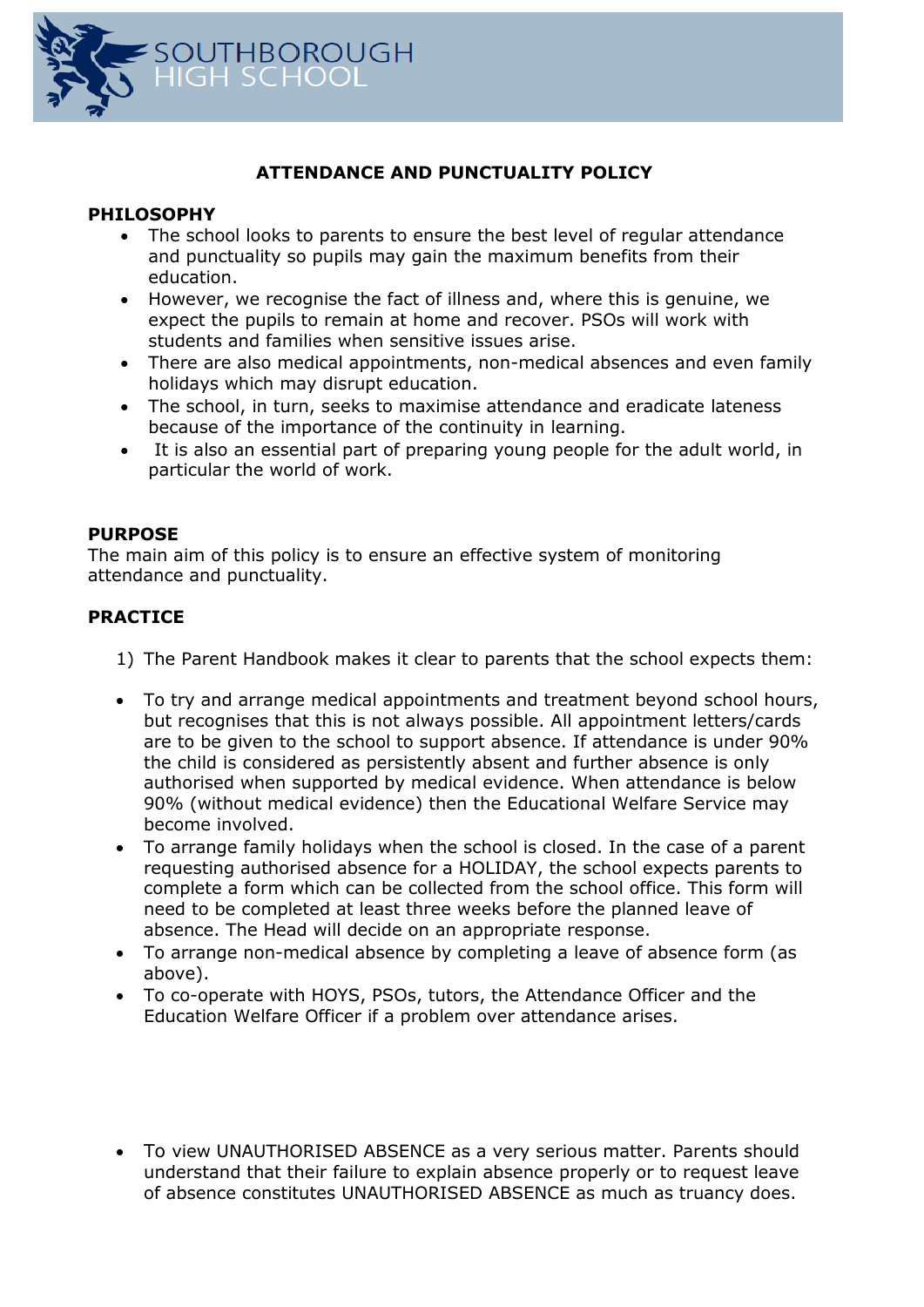Such UNAUTHORISED absence reflects badly on a pupil's personal record and on the reputation of the school. Unexplained lateness may also be classed as UNAUTHORISED ABSENCE. The school can use Fixed Penalty Notices to improve attendance in certain cases.

- To telephone the School Office from 8.00am onwards in the case of illness or other unavoidable circumstances which mean the pupil will be absent or to email the Attendance Officer on office@southborough.kingston.sch.uk.
- To send to the tutor on their son's return a letter confirming the duration of the absence and its precise nature.
- 2) Southborough High School employs a First Day Response procedure. This entails a dedicated member of the Office Staff contacting parents of absent pupils on the first day of absence where possible, either by telephone or text message. This procedure is supported by the Pastoral Support Officers.

This procedure is designed to:

 $\Box$  check whether or not a pupil is truanting;

 $\Box$  ensure that pupils know that their attendance is being closely monitored;

 $\Box$  encourage parents to contact school early to inform the office about any absence.

3) Tutors will follow these procedures when pupils are absent from school:

 $\Box$  insist on an

 $\Box$  absence note and if one is not forthcoming inform the PSO.

 $\Box$  only the HOY, PSO, office staff, or senior team will change the absence mark.

4) Teachers and Tutors are reminded that it is part of the agreed Staff Code of Expectation that they set a good example of punctuality.

 $\Box$  Duty staff must keep an eye on the time and encourage students to move on near the end of breaks and lunches.

 $\Box$  The Catering Manager will stop serving 5 minutes before the end of break and lunch.

5) Tutors will follow these procedures when pupils are late for school:

 $\Box$  School starts at 8.40am. Tutors and pupils at tutor rooms.

 $\Box$  Registers are called between 8.40 and 8.45am.

 $\Box$  Boys are told they are late after 8.45am and before 9.30am.

 $\Box$  Punctuality and lateness checks are carried out on a continual basis.

 $\Box$  Tutors are expected to follow up lateness with pupils and, if necessary, parents and report persistent offenders to their HOY or PSO.

 $\Box$  Any boy arriving after 9.30am must have a valid reason, ie medical appointment, interview, religious reason etc.

 $\Box$  If a number of lates are accumulated in an academic year then appropriate sanctions are issues as a deterrent to stop this from continuing in the future. These sanctions include Zehrs, Extended Zehrs, Saturday morning detentions or internal exclusions.